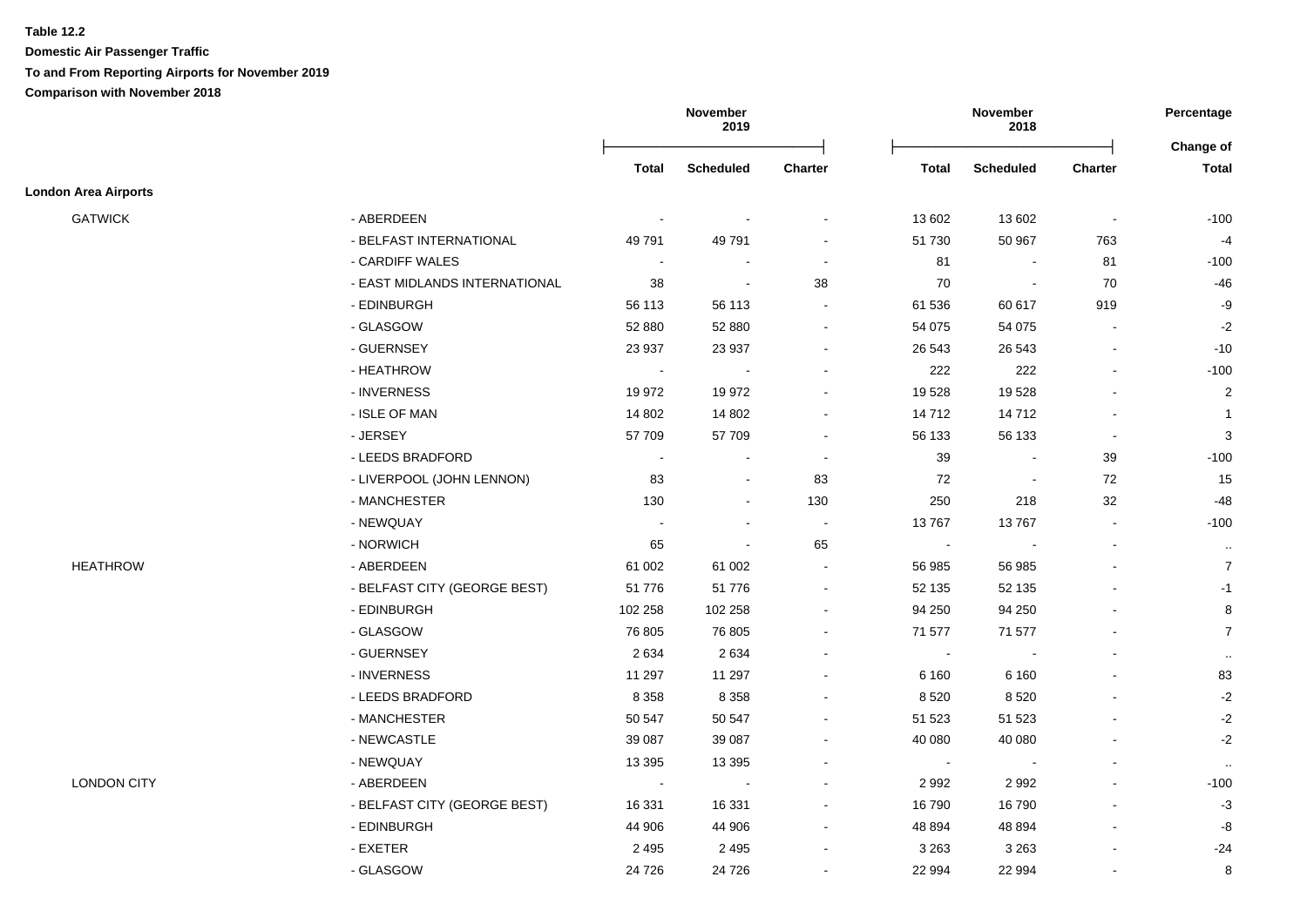#### **Table 12.2**

**Domestic Air Passenger Traffic To and From Reporting Airports for November 2019**

**Comparison with November 2018**

|                                   |                               |                            | November<br>2019         |                | November<br>2018 |                  | Percentage     |                           |
|-----------------------------------|-------------------------------|----------------------------|--------------------------|----------------|------------------|------------------|----------------|---------------------------|
|                                   |                               | <b>Total</b>               | <b>Scheduled</b>         | <b>Charter</b> | <b>Total</b>     | <b>Scheduled</b> | <b>Charter</b> | Change of<br><b>Total</b> |
| <b>LONDON CITY</b>                | - ISLE OF MAN                 | 4 8 0 4                    | 4 8 0 4                  |                | 5 2 6 0          | 5 2 6 0          |                | -9                        |
|                                   | - JERSEY                      | 2870                       | 2870                     |                | 3 1 4 2          | 3 1 4 2          |                | $-9$                      |
| <b>LUTON</b>                      | - ABERDEEN                    | 4933                       | 4 9 3 3                  |                | 3610             | 3610             |                | 37                        |
|                                   | - BELFAST CITY (GEORGE BEST)  | 77                         | $77$                     |                | $\blacksquare$   | $\blacksquare$   |                | $\sim$                    |
|                                   | - BELFAST INTERNATIONAL       | 28 4 13                    | 28 413                   |                | 26 591           | 26 591           | $\blacksquare$ | $\boldsymbol{7}$          |
|                                   | - DURHAM TEES VALLEY          | $\sim$                     | $\sim$                   |                | 34               | $\blacksquare$   | 34             | $-100$                    |
|                                   | - EDINBURGH                   | 23 3 35                    | 23 3 35                  |                | 26 223           | 26 223           |                | $-11$                     |
|                                   | - GLASGOW                     | 18 301                     | 18 301                   |                | 20813            | 20813            |                | $-12$                     |
|                                   | - INVERNESS                   | 8520                       | 8 5 20                   |                | 8 4 0 7          | 8 4 0 7          |                | $\overline{1}$            |
|                                   | - STANSTED                    | 166                        | 166                      |                |                  |                  |                | $\sim$                    |
| SOUTHEND                          | - ABERDEEN                    | 1985                       | 1985                     |                |                  |                  |                | $\cdot$ .                 |
|                                   | - BELFAST CITY (GEORGE BEST)  | 101                        | 101                      |                |                  |                  |                | $\sim$                    |
|                                   | - CARLISLE                    | 530                        | 530                      |                |                  |                  |                | $\sim$                    |
|                                   | - CITY OF DERRY (EGLINTON)    | 3 1 8 7                    | 3 187                    |                |                  | $\sim$           |                | $\sim$                    |
|                                   | - EDINBURGH                   | $\sim$                     |                          |                | 69               | 69               |                | $-100$                    |
|                                   | - GLASGOW                     | 1 9 0 4                    | 1 9 0 4                  |                |                  |                  |                | $\sim$                    |
|                                   | - GUERNSEY                    | 844                        | 844                      |                |                  |                  |                | $\mathbf{H}$              |
|                                   | - JERSEY                      | 328                        | 328                      |                |                  |                  |                | $\cdot\cdot$              |
|                                   | - MANCHESTER                  | $\sim$                     |                          |                | 3 2 1 0          | 3 2 1 0          |                | $-100$                    |
|                                   | - NEWQUAY                     | 1 0 8 3                    | 1 0 8 3                  |                | $\blacksquare$   |                  |                | $\sim$                    |
| <b>STANSTED</b>                   | - BELFAST INTERNATIONAL       | 41 573                     | 41 573                   |                | 62 998           | 62 998           |                | $-34$                     |
|                                   | - BIRMINGHAM                  | $\sim$                     |                          |                | 155              | 155              |                | $-100$                    |
|                                   | - CITY OF DERRY (EGLINTON)    | $\blacksquare$             | $\overline{\phantom{a}}$ |                | 3583             | 3583             |                | $-100$                    |
|                                   | - DUNDEE                      | 1725                       | 1725                     |                | 1611             | 1611             |                | $\overline{7}$            |
|                                   | - EAST MIDLANDS INTERNATIONAL | $\mathcal{L}_{\mathbf{r}}$ | $\sim$                   |                | 158              | 158              |                | $-100$                    |
|                                   | - EDINBURGH                   | 33 172                     | 33 172                   |                | 79 932           | 79 932           |                | $-58$                     |
|                                   | - GLASGOW                     | 21 4 91                    | 21 491                   | $\sim$         | 25 191           | 25 191           |                | $-15$                     |
|                                   | - GUERNSEY                    | 1 1 2 1                    | 1 1 2 1                  | $\sim$         | 1 6 2 4          | 1 6 2 4          |                | $-31$                     |
|                                   | - MANCHESTER                  | 46                         |                          | 46             |                  |                  |                | $\cdot$ .                 |
| <b>Total London Area Airports</b> |                               | 981 646                    | 981 284                  | 362            | 1 061 134        | 1 059 124        | 2010           | -7                        |
| <b>Other Reporting Airports</b>   |                               |                            |                          |                |                  |                  |                |                           |
| ABERDEEN                          | - BELFAST CITY (GEORGE BEST)  | 2 1 3 1                    | 2 1 3 1                  |                | 2726             | 2726             |                | $-22$                     |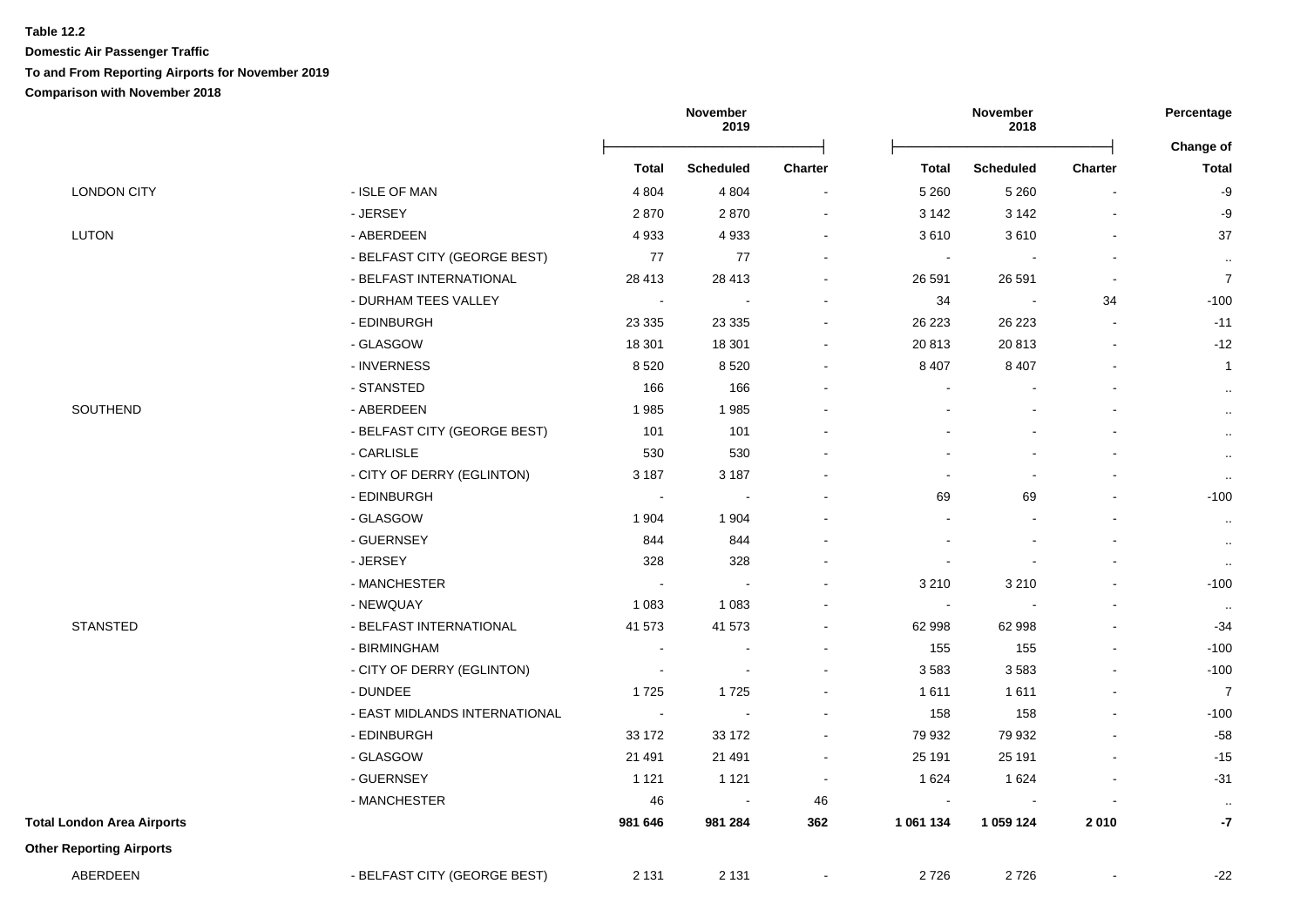|                                   |                               | November<br>2019 |                          | November<br>2018             |                |                  | Percentage     |                                  |
|-----------------------------------|-------------------------------|------------------|--------------------------|------------------------------|----------------|------------------|----------------|----------------------------------|
|                                   |                               | <b>Total</b>     | <b>Scheduled</b>         | <b>Charter</b>               | <b>Total</b>   | <b>Scheduled</b> | <b>Charter</b> | <b>Change of</b><br><b>Total</b> |
| ABERDEEN                          | - BIRMINGHAM                  | 8682             | 8 6 8 2                  |                              | 9605           | 9550             | 55             | $-10$                            |
|                                   | - BRISTOL                     | 1 3 5 2          | 1 3 5 2                  | $\blacksquare$               | 1 0 9 9        | 1 0 9 9          | $\sim$         | 23                               |
|                                   | - CARDIFF WALES               | $\sim$           |                          |                              | 107            | 51               | 56             | $-100$                           |
|                                   | - DURHAM TEES VALLEY          | 1 3 3 9          | 1 3 3 9                  |                              | 1577           | 1577             | $\overline{a}$ | $-15$                            |
|                                   | - EDINBURGH                   | 16               | 16                       |                              | 30             | 30               |                | $-47$                            |
|                                   | - HUMBERSIDE                  | 1 1 6 1          | 1 1 6 1                  |                              | 2 1 7 9        | 2 1 7 9          |                | $-47$                            |
|                                   | - INVERNESS                   | 150              | 150                      |                              | 122            | 122              |                | 23                               |
|                                   | - KIRKWALL                    | 4 1 8 1          | 4 1 8 1                  |                              | 4 3 6 5        | 4 3 6 5          |                | $-4$                             |
|                                   | - LEEDS BRADFORD              | 47               | $\overline{\phantom{a}}$ | 47                           | $\blacksquare$ |                  |                | $\sim$                           |
|                                   | - MANCHESTER                  | 15 587           | 15 587                   |                              | 17531          | 17531            |                | $-11$                            |
|                                   | - NEWCASTLE                   | 2796             | 2796                     |                              | 884            | 884              |                | 216                              |
|                                   | - NORWICH                     | 3736             | 3736                     | $\overline{\phantom{a}}$     | 3581           | 3581             |                | $\overline{4}$                   |
|                                   | - SCATSTA                     | 5 2 2 0          | $\blacksquare$           | 5 2 2 0                      | 7 1 7 1        | $\sim$           | 7 1 7 1        | $-27$                            |
|                                   | - SOUTHAMPTON                 | $\blacksquare$   | $\sim$                   |                              | 495            | 495              | $\blacksquare$ | $-100$                           |
|                                   | - SUMBURGH                    | 8510             | 5489                     | 3 0 21                       | 7827           | 5 5 9 2          | 2 2 3 5        | 9                                |
|                                   | - WICK JOHN O GROATS          | 298              | 298                      |                              | 594            | 594              |                | $-50$                            |
| ALDERNEY                          | - BRISTOL                     | $\sim$           | $\blacksquare$           |                              | 5              | 5                | $\mathbf{r}$   | $-100$                           |
|                                   | - GUERNSEY                    | 2 1 1 2          | 2 1 1 2                  |                              | 2 0 0 4        | 2 0 0 4          |                | 5                                |
|                                   | - SOUTHAMPTON                 | 1 3 4 7          | 1 3 4 7                  |                              | 1 3 5 6        | 1 3 5 6          |                | $-1$                             |
| ANGLESEY (VALLEY)                 | - CARDIFF WALES               | 1 2 0 2          | 1 2 0 2                  |                              | 1 3 0 6        | 1 3 0 6          |                | -8                               |
| <b>BARRA</b>                      | - GLASGOW                     | 920              | 920                      |                              | 925            | 925              |                | $-1$                             |
| <b>BELFAST CITY (GEORGE BEST)</b> | - BIRMINGHAM                  | 20 264           | 20 264                   |                              | 22 200         | 22 200           |                | -9                               |
|                                   | - CARDIFF WALES               | 3503             | 3503                     |                              | 5821           | 5821             |                | $-40$                            |
|                                   | - CARLISLE                    | 611              | 611                      |                              |                |                  |                | $\sim$                           |
|                                   | - DONCASTER SHEFFIELD         | $\sim$           |                          |                              | 2 2 8 9        | 2 2 8 9          |                | $-100$                           |
|                                   | - EAST MIDLANDS INTERNATIONAL | 9674             | 9674                     | ۰                            | 11 068         | 11 068           |                | $-13$                            |
|                                   | - EDINBURGH                   | 11 346           | 11 346                   | ۰                            | 12 372         | 12 372           | $\blacksquare$ | -8                               |
|                                   | - EXETER                      | 1921             | 1921                     |                              | 2578           | 2578             | $\blacksquare$ | $-25$                            |
|                                   | - GLASGOW                     | 10 377           | 10 377                   | $\blacksquare$               | 12 613         | 12 5 35          | 78             | $-18$                            |
|                                   | - INVERNESS                   | 1816             | 1816                     | $\qquad \qquad \blacksquare$ | 2 1 9 3        | 2 1 9 3          | $\sim$         | $-17$                            |
|                                   | - LEEDS BRADFORD              | 11741            | 11 741                   | ۰                            | 13 698         | 13 648           | 50             | $-14$                            |
|                                   | - LIVERPOOL (JOHN LENNON)     |                  |                          |                              | 1702           | 1702             |                | $-100$                           |
|                                   | - MANCHESTER                  | 22 618           | 22 618                   | $\blacksquare$               | 19 272         | 19 27 2          | $\sim$         | 17                               |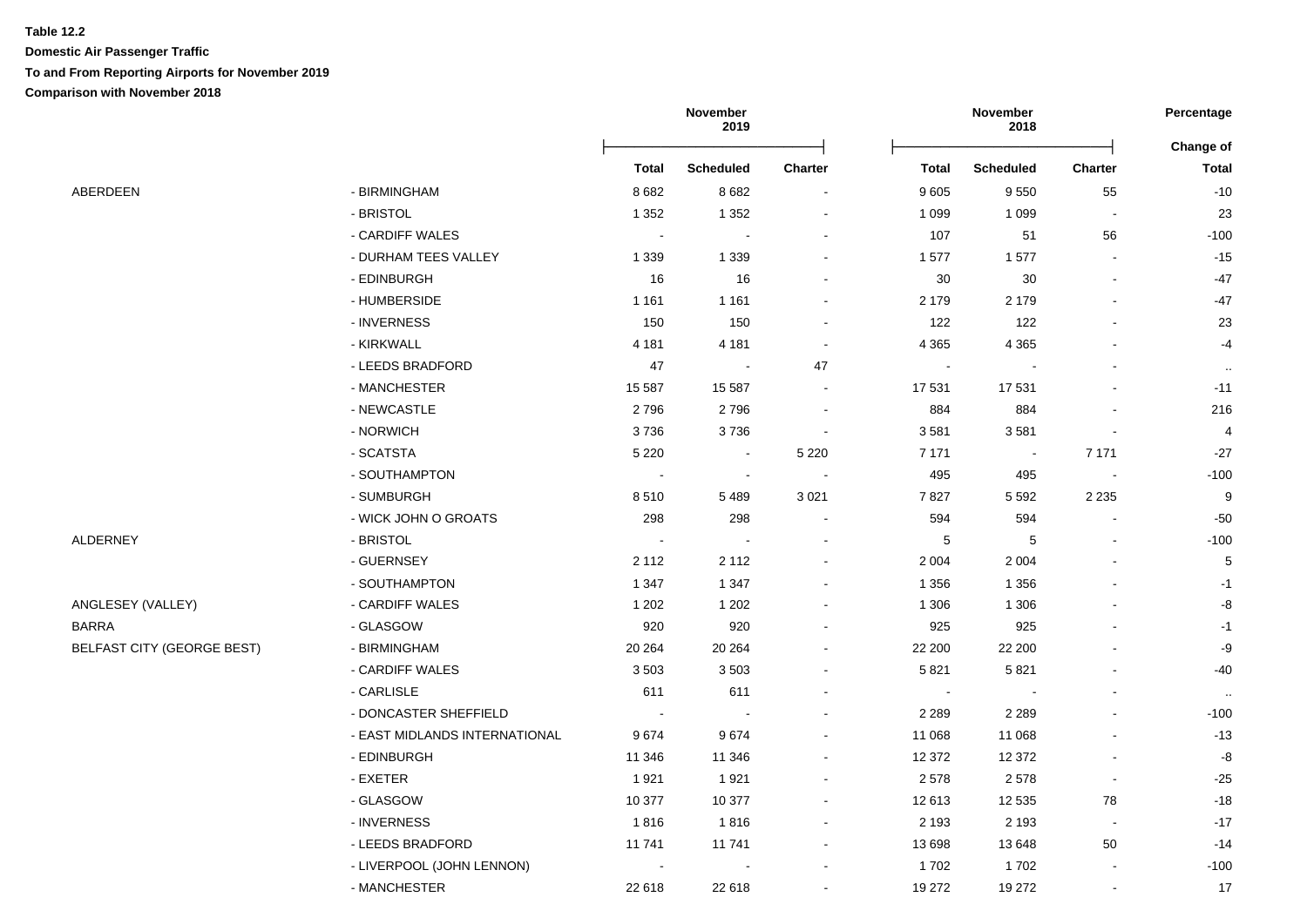|                                   |                           | November<br>2019 |                          |                          | Percentage   |                  |                |                |
|-----------------------------------|---------------------------|------------------|--------------------------|--------------------------|--------------|------------------|----------------|----------------|
|                                   |                           |                  |                          |                          |              |                  |                | Change of      |
|                                   |                           | <b>Total</b>     | <b>Scheduled</b>         | <b>Charter</b>           | <b>Total</b> | <b>Scheduled</b> | Charter        | <b>Total</b>   |
| <b>BELFAST CITY (GEORGE BEST)</b> | - SOUTHAMPTON             | 7581             | 7581                     |                          | 9026         | 9026             | $\blacksquare$ | $-16$          |
| BELFAST INTERNATIONAL             | - BIRMINGHAM              | 21 114           | 21 114                   |                          | 21 0 72      | 21 0 72          |                | $\cdot$        |
|                                   | - BRISTOL                 | 23 8 85          | 23 757                   | 128                      | 23 5 19      | 23 519           |                | $\overline{2}$ |
|                                   | - CARDIFF WALES           |                  |                          |                          | 111          | 111              |                | $-100$         |
|                                   | - EDINBURGH               | 24 247           | 24 247                   |                          | 26 092       | 26 092           |                | $-7$           |
|                                   | - GLASGOW                 | 26 401           | 26 401                   |                          | 28 0 26      | 28 0 26          |                | -6             |
|                                   | - ISLE OF MAN             | 1785             | 1785                     |                          | 1683         | 1683             |                | $\,6$          |
|                                   | - LIVERPOOL (JOHN LENNON) | 43 427           | 43 427                   |                          | 43 2 23      | 43 2 23          |                | $\ldots$       |
|                                   | - MANCHESTER              | 34 179           | 34 111                   | 68                       | 41 857       | 41 857           |                | $-18$          |
|                                   | - NEWCASTLE               | 20 966           | 20 966                   |                          | 22 411       | 22 411           |                | -6             |
| <b>BENBECULA</b>                  | - GLASGOW                 | 1824             | 1824                     |                          | 1932         | 1932             |                | $-6$           |
|                                   | - STORNOWAY               | 858              | 858                      | $\blacksquare$           | 1 0 5 8      | 1 0 5 8          |                | $-19$          |
| BIGGIN HILL                       | - LIVERPOOL (JOHN LENNON) | 55               | $\overline{\phantom{a}}$ | 55                       | $\sim$       | $\blacksquare$   | $\blacksquare$ | $\cdot$        |
| BIRMINGHAM                        | - EDINBURGH               | 20818            | 20 818                   |                          | 24 790       | 24 621           | 169            | $-16$          |
|                                   | - GLASGOW                 | 18 553           | 18 553                   | $\overline{\phantom{a}}$ | 20 353       | 20 353           | $\blacksquare$ | $-9$           |
|                                   | - GUERNSEY                | 85               |                          | 85                       | 3 4 0 9      | 3 3 3 0          | 79             | $-98$          |
|                                   | - HUMBERSIDE              |                  |                          |                          | 66           |                  | 66             | $-100$         |
|                                   | - INVERNESS               | 1934             | 1 9 3 4                  |                          | 3 4 8 0      | 3 4 8 0          |                | -44            |
|                                   | - ISLE OF MAN             | 3 3 7 6          | 3 3 7 6                  |                          | 3495         | 3 4 9 5          |                | $-3$           |
|                                   | - JERSEY                  | 6 2 1 4          | 6 2 1 4                  |                          | 2555         | 2 5 5 5          |                | 143            |
|                                   | - MANCHESTER              | 64               | 64                       |                          | 62           | 62               |                | 3              |
|                                   | - NEWCASTLE               |                  |                          |                          | $72\,$       | $72\,$           |                | $-100$         |
|                                   | - SOUTHAMPTON             |                  |                          |                          | 37           | 37               |                | $-100$         |
| BOURNEMOUTH                       | - EDINBURGH               |                  |                          |                          | 69           | 69               |                | $-100$         |
|                                   | - GUERNSEY                | 29               | 29                       |                          | $\sim$       |                  |                | $\cdot$        |
|                                   | - JERSEY                  |                  |                          |                          | 127          | 127              | $\blacksquare$ | $-100$         |
|                                   | - MANCHESTER              |                  |                          |                          | 47           |                  | 47             | $-100$         |
|                                   | - NEWCASTLE               | 82               | 82                       |                          | 85           |                  | 85             | $-4$           |
| BRISTOL                           | - EDINBURGH               | 33 362           | 33 362                   |                          | 36 654       | 36 654           | $\blacksquare$ | -9             |
|                                   | - GLASGOW                 | 27 998           | 27 998                   |                          | 27 598       | 27 550           | 48             | $\mathbf{1}$   |
|                                   | - GUERNSEY                | 1 3 0 2          | 1 3 0 2                  | $\overline{\phantom{a}}$ | 2 2 2 7      | 2 2 2 7          |                | $-42$          |
|                                   | - HAWARDEN                | 388              | 11                       | 377                      | 56           | 56               |                | 593            |
|                                   | - INVERNESS               | 5484             | 5 4 8 4                  |                          | 5912         | 5912             | $\mathbf{r}$   | $-7$           |
|                                   |                           |                  |                          |                          |              |                  |                |                |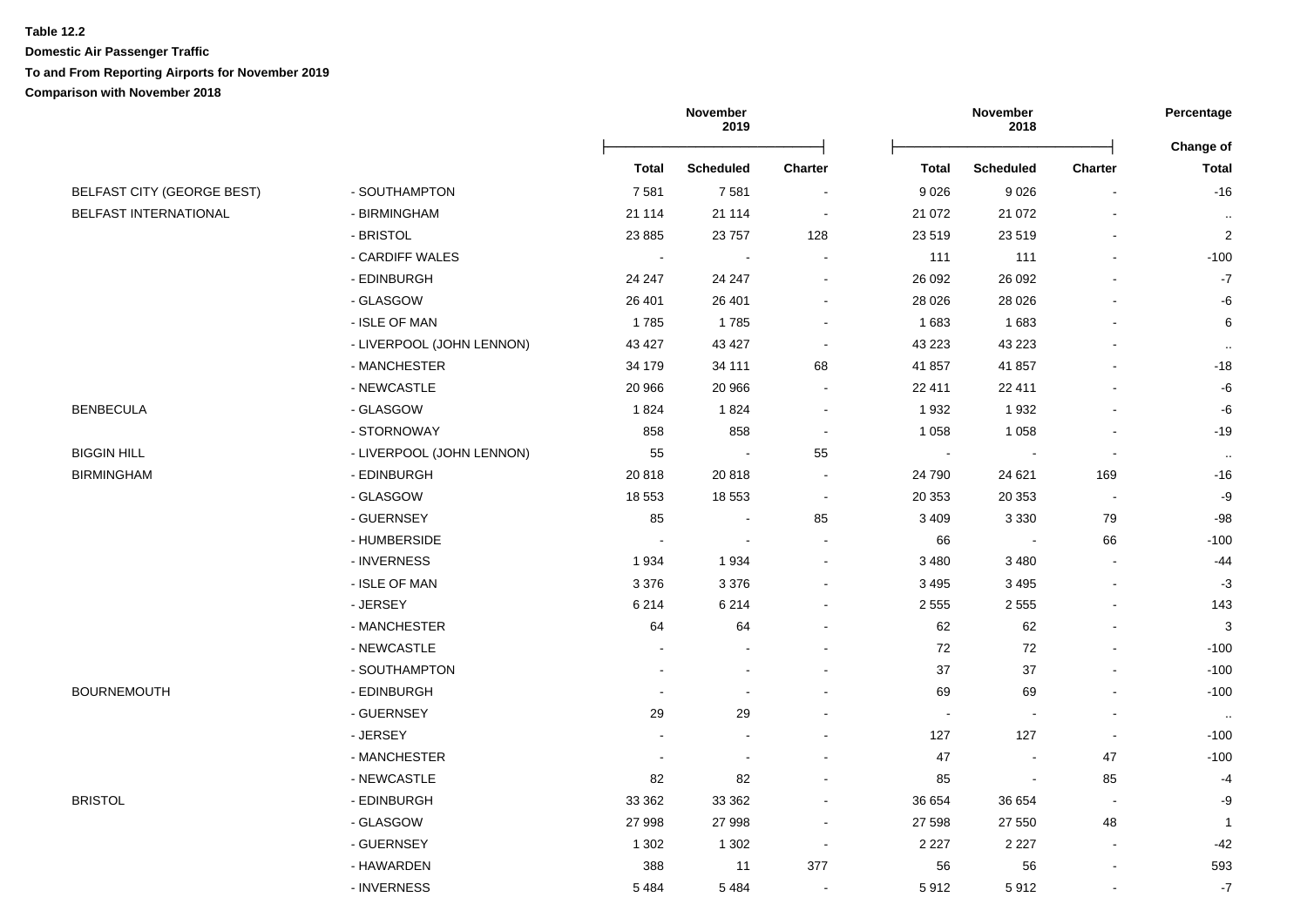|                             |                           |                          | November<br>2019         |                          |                          | November<br>2018         |                          | Percentage                |
|-----------------------------|---------------------------|--------------------------|--------------------------|--------------------------|--------------------------|--------------------------|--------------------------|---------------------------|
|                             |                           | Total                    | <b>Scheduled</b>         | <b>Charter</b>           | Total                    | <b>Scheduled</b>         | <b>Charter</b>           | Change of<br><b>Total</b> |
| <b>BRISTOL</b>              | - ISLE OF MAN             | 2 2 9 7                  | 2 2 9 7                  | $\sim$                   | 2 3 1 9                  | 2 3 1 9                  |                          | $-1$                      |
|                             | - JERSEY                  | 1922                     | 1922                     | $\sim$                   | 923                      | 923                      |                          | 108                       |
|                             | - LEEDS BRADFORD          | 76                       | $\sim$                   | 76                       | $\overline{\phantom{a}}$ |                          |                          | $\cdot$ .                 |
|                             | - MANCHESTER              | $\overline{\phantom{a}}$ | ÷,                       | $\blacksquare$           | 31                       | 31                       |                          | $-100$                    |
|                             | - NEWCASTLE               | 14 681                   | 14 681                   | $\overline{\phantom{a}}$ | 15 617                   | 15617                    |                          | -6                        |
|                             | - SOUTHAMPTON             | $\sim$                   | $\overline{\phantom{a}}$ | $\blacksquare$           | $\sqrt{5}$               | $\,$ 5 $\,$              | $\overline{\phantom{a}}$ | $-100$                    |
| CAMBRIDGE                   | - MANCHESTER              | $\overline{7}$           | $\overline{7}$           | $\blacksquare$           | 52                       | 52                       |                          | $-87$                     |
| CAMPBELTOWN                 | - GLASGOW                 | 610                      | 610                      | $\sim$                   | 613                      | 613                      |                          | $\cdot$ .                 |
|                             | - TIREE                   | 3                        | 3                        | $\sim$                   |                          |                          |                          | $\sim$                    |
| <b>CARDIFF WALES</b>        | - DONCASTER SHEFFIELD     | 59                       | J.                       | 59                       |                          |                          | $\overline{\phantom{a}}$ | $\sim$                    |
|                             | - EDINBURGH               | 9 1 3 6                  | 9 1 3 6                  | $\sim$                   | 7876                     | 7791                     | 85                       | 16                        |
|                             | - GLASGOW                 | $\blacksquare$           | J.                       | $\sim$                   | 3600                     | 3555                     | 45                       | $-100$                    |
|                             | - JERSEY                  | 1 0 4 5                  | 1 0 4 5                  | $\sim$                   | 900                      | 900                      | $\overline{\phantom{a}}$ | 16                        |
|                             | - LEEDS BRADFORD          | 62                       | $\blacksquare$           | 62                       | $\sim$                   |                          | $\sim$                   | $\cdot$ .                 |
|                             | - LIVERPOOL (JOHN LENNON) | 63                       | $\overline{\phantom{a}}$ | 63                       | 70                       | $\blacksquare$           | 70                       | $-10$                     |
|                             | - NEWCASTLE               | 599                      | 599                      | $\sim$                   | 641                      | 641                      |                          | $-7$                      |
| CITY OF DERRY (EGLINTON)    | - EDINBURGH               | 7 2 0 4                  | 7 2 0 4                  | $\blacksquare$           | 6483                     | 6483                     |                          | 11                        |
|                             | - GLASGOW                 | 1010                     | 1 0 1 0                  | $\overline{a}$           | 970                      | 970                      |                          | 4                         |
|                             | - LIVERPOOL (JOHN LENNON) | 5831                     | 5831                     | $\blacksquare$           | 5854                     | 5854                     |                          | $\sim$                    |
|                             | - MANCHESTER              | 648                      | 648                      |                          |                          |                          |                          | $\ddotsc$                 |
|                             | - NORWICH                 | 41                       | 41                       | $\blacksquare$           | $\overline{\phantom{a}}$ | $\overline{\phantom{a}}$ |                          | $\sim$                    |
| COLL                        | - TIREE                   | 21                       | 21                       | $\blacksquare$           | 41                       | 41                       |                          | -49                       |
| COLONSAY                    | - ISLAY                   | 6                        | 6                        | ä,                       | 18                       | 18                       |                          | $-67$                     |
| <b>CONINGSBY</b>            | - NORWICH                 | 2                        | $\overline{2}$           | $\blacksquare$           | $\blacksquare$           | $\blacksquare$           |                          | $\ldots$                  |
| DONCASTER SHEFFIELD         | - JERSEY                  | $\sim$                   | $\sim$                   | $\blacksquare$           | 896                      | 896                      |                          | $-100$                    |
|                             | - NEWQUAY                 | 80                       | 80                       | $\blacksquare$           | $\sim$                   | $\overline{\phantom{a}}$ |                          | $\cdot$ .                 |
| <b>DUNDEE</b>               | - GLASGOW                 | $\blacksquare$           | $\overline{a}$           | $\sim$                   | 12                       | 12                       |                          | $-100$                    |
|                             | - NORWICH                 | $\blacksquare$           | $\blacksquare$           | $\sim$                   | 32                       | 32                       |                          | $-100$                    |
| DURHAM TEES VALLEY          | - FARNBOROUGH             | 21                       | $\blacksquare$           | 21                       |                          |                          |                          | $\cdot$ .                 |
|                             | - LOSSIEMOUTH             | 21                       | $\overline{\phantom{a}}$ | 21                       | $\overline{\phantom{a}}$ |                          |                          | $\cdot$ .                 |
| EAST MIDLANDS INTERNATIONAL | - EDINBURGH               | 4 601                    | 4 601                    | $\sim$                   | 7585                     | 7585                     |                          | $-39$                     |
|                             | - GLASGOW                 | 2545                     | 2 5 4 5                  | $\blacksquare$           | 8937                     | 8937                     |                          | $-72$                     |
|                             | - GUERNSEY                | 985                      | 985                      | $\blacksquare$           | 1 0 4 9                  | 1 0 4 9                  | $\overline{\phantom{a}}$ | -6                        |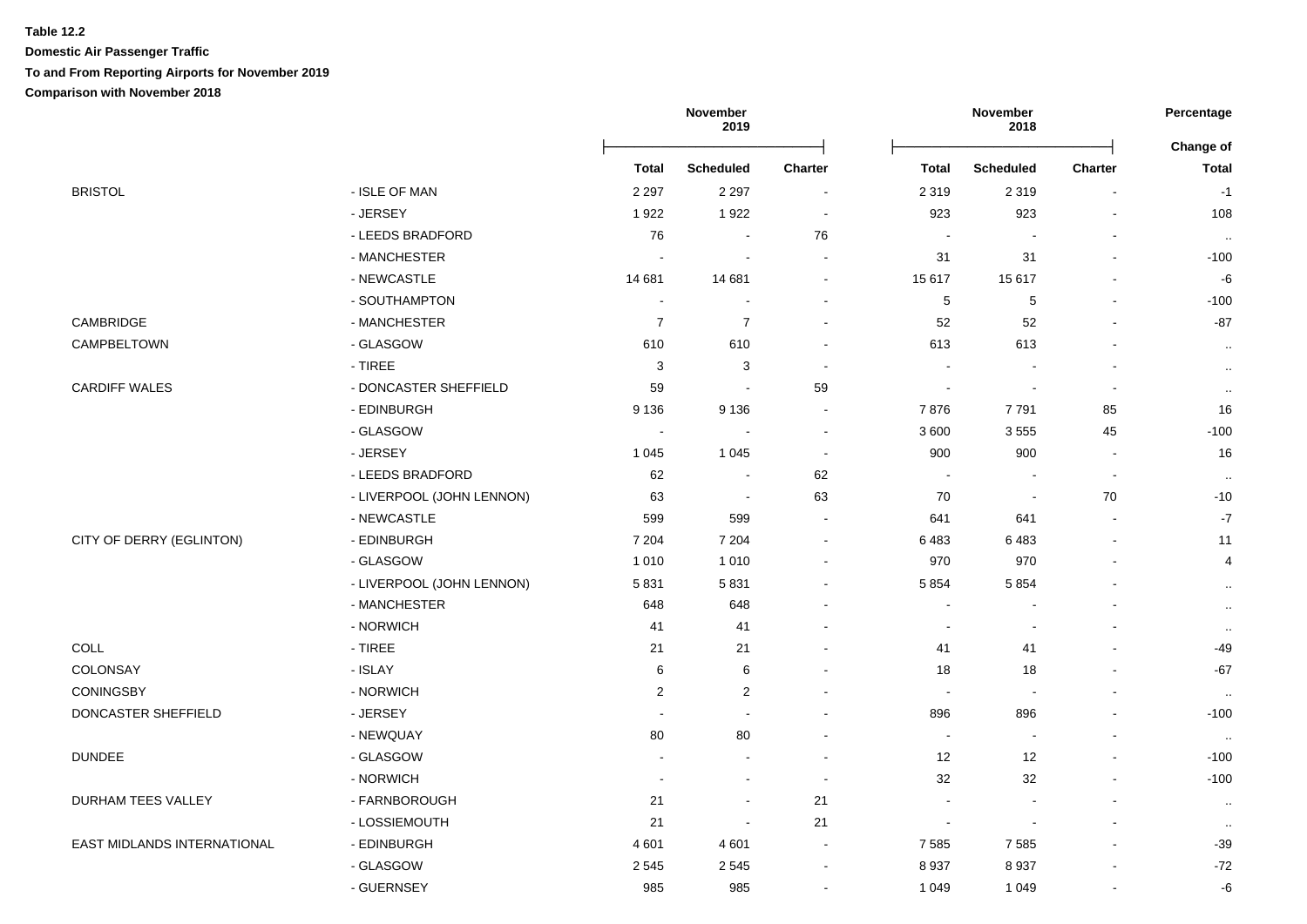#### **Table 12.2**

**Domestic Air Passenger Traffic**

**To and From Reporting Airports for November 2019**

**Comparison with November 2018**

|                             |                           | November<br>2019 |                  | November<br>2018         |                          |                          | Percentage<br><b>Change of</b> |                           |
|-----------------------------|---------------------------|------------------|------------------|--------------------------|--------------------------|--------------------------|--------------------------------|---------------------------|
|                             |                           | <b>Total</b>     | <b>Scheduled</b> | Charter                  | <b>Total</b>             | <b>Scheduled</b>         | Charter                        | <b>Total</b>              |
| EAST MIDLANDS INTERNATIONAL | - INVERNESS               | 593              | 593              |                          | $\blacksquare$           | $\overline{\phantom{a}}$ |                                | $\sim$                    |
|                             | - JERSEY                  | 1 2 5 0          | 1 2 5 0          | $\overline{\phantom{a}}$ | 2 0 5 5                  | 2 0 5 5                  |                                | $-39$                     |
|                             | - NEWCASTLE               | 40               | $\blacksquare$   | 40                       | $\blacksquare$           | $\blacksquare$           |                                | $\cdot$                   |
| EDAY                        | - KIRKWALL                | 63               | 63               |                          | 26                       | 26                       |                                | 142                       |
| EDINBURGH                   | - EXETER                  | 4 2 0 8          | 4 2 0 8          |                          | 3 9 0 5                  | 3 9 0 5                  |                                | 8                         |
|                             | - GLASGOW                 | $\sim$           |                  |                          | $\overline{1}$           | $\mathbf{1}$             |                                | $-100$                    |
|                             | - ISLE OF MAN             | 581              | 581              |                          | 390                      | 390                      |                                | 49                        |
|                             | - JERSEY                  | 2062             | 2 0 6 2          |                          |                          |                          |                                | $\sim$                    |
|                             | - KIRKWALL                | 3 4 4 9          | 3 4 4 9          |                          | 3786                     | 3786                     |                                | -9                        |
|                             | - LIVERPOOL (JOHN LENNON) | $\blacksquare$   | $\sim$           |                          | 172                      | 172                      |                                | $-100$                    |
|                             | - MANCHESTER              | 8732             | 8732             |                          | 9752                     | 9752                     |                                | $-10$                     |
|                             | - NORWICH                 | 2733             | 2733             | $\overline{\phantom{a}}$ | 2614                     | 2614                     |                                | $\overline{5}$            |
|                             | - SOUTHAMPTON             | 13922            | 13764            | 158                      | 16 391                   | 16 391                   |                                | $-15$                     |
|                             | - STORNOWAY               | 1 3 7 1          | 1 3 7 1          | $\overline{\phantom{a}}$ | 1410                     | 1 4 1 0                  |                                | $-3$                      |
|                             | - SUMBURGH                | 3 2 7 7          | 3 2 7 7          | $\overline{\phantom{a}}$ | 3 3 2 6                  | 3 3 2 6                  |                                | $-1$                      |
|                             | - WICK JOHN O GROATS      | 598              | 598              |                          | 791                      | 791                      |                                | $-24$                     |
| EXETER                      | - GLASGOW                 | 1880             | 1880             |                          | 2 2 9 8                  | 2 2 9 8                  |                                | $-18$                     |
|                             | - GUERNSEY                | 2 0 0 5          | 2 0 0 5          |                          | 2 1 0 5                  | 2 1 0 5                  |                                | $-5$                      |
|                             | - JERSEY                  | 2667             | 2 6 6 7          |                          | 3 0 0 0                  | 3 0 0 0                  |                                | $-11$                     |
|                             | - MANCHESTER              | 9 3 4 8          | 9 3 4 8          |                          | 11 827                   | 11827                    |                                | $-21$                     |
|                             | - NEWCASTLE               | 3076             | 3 0 7 6          | $\overline{\phantom{a}}$ | 3 3 6 6                  | 3 3 6 6                  |                                | $-9$                      |
|                             | - NORWICH                 | $\sim$           | $\overline{a}$   | $\overline{a}$           | 2582                     | 2582                     |                                | $-100$                    |
| <b>FAIR ISLE</b>            | - LERWICK (TINGWALL)      | 152              | 152              | $\overline{\phantom{a}}$ | 109                      | 109                      |                                | 39                        |
| FARNBOROUGH                 | - MANCHESTER              | 50               | $\sim$           | 50                       | $\overline{\phantom{a}}$ | $\sim$                   |                                | $\sim$                    |
| FOULA                       | - LERWICK (TINGWALL)      | 55               | 55               |                          | 94                       | 94                       |                                | $-41$                     |
| GLASGOW                     | - INVERNESS               |                  |                  |                          | 122                      | 122                      |                                | $-100$                    |
|                             | - ISLAY                   | 2 2 0 2          | 2 2 0 2          |                          | 2 1 8 5                  | 2 1 8 5                  |                                | $\overline{1}$            |
|                             | - JERSEY                  | 2 0 5 1          | 2 0 5 1          |                          | 2 1 3 0                  | 2 1 3 0                  |                                | $-4$                      |
|                             | - KIRKWALL                | 1519             | 1519             | $\blacksquare$           | 1594                     | 1594                     |                                | $-5$                      |
|                             | - MANCHESTER              | $\sim$           | $\blacksquare$   | $\overline{\phantom{a}}$ | 4 1 7 6                  | 4 1 7 6                  |                                | $-100$                    |
|                             | - PRESTWICK               | $\boldsymbol{7}$ | $\boldsymbol{7}$ | $\overline{\phantom{a}}$ | $\overline{\phantom{a}}$ | $\overline{\phantom{a}}$ |                                | $\sim$                    |
|                             | - SOUTHAMPTON             | 13 3 11          | 13 311           |                          | 16 201                   | 16 201                   |                                | $-18$                     |
|                             | - STORNOWAY               | 6314             | 6 3 1 4          | $\blacksquare$           | 6 1 3 6                  | 6 1 3 6                  |                                | $\ensuremath{\mathsf{3}}$ |
|                             |                           |                  |                  |                          |                          |                          |                                |                           |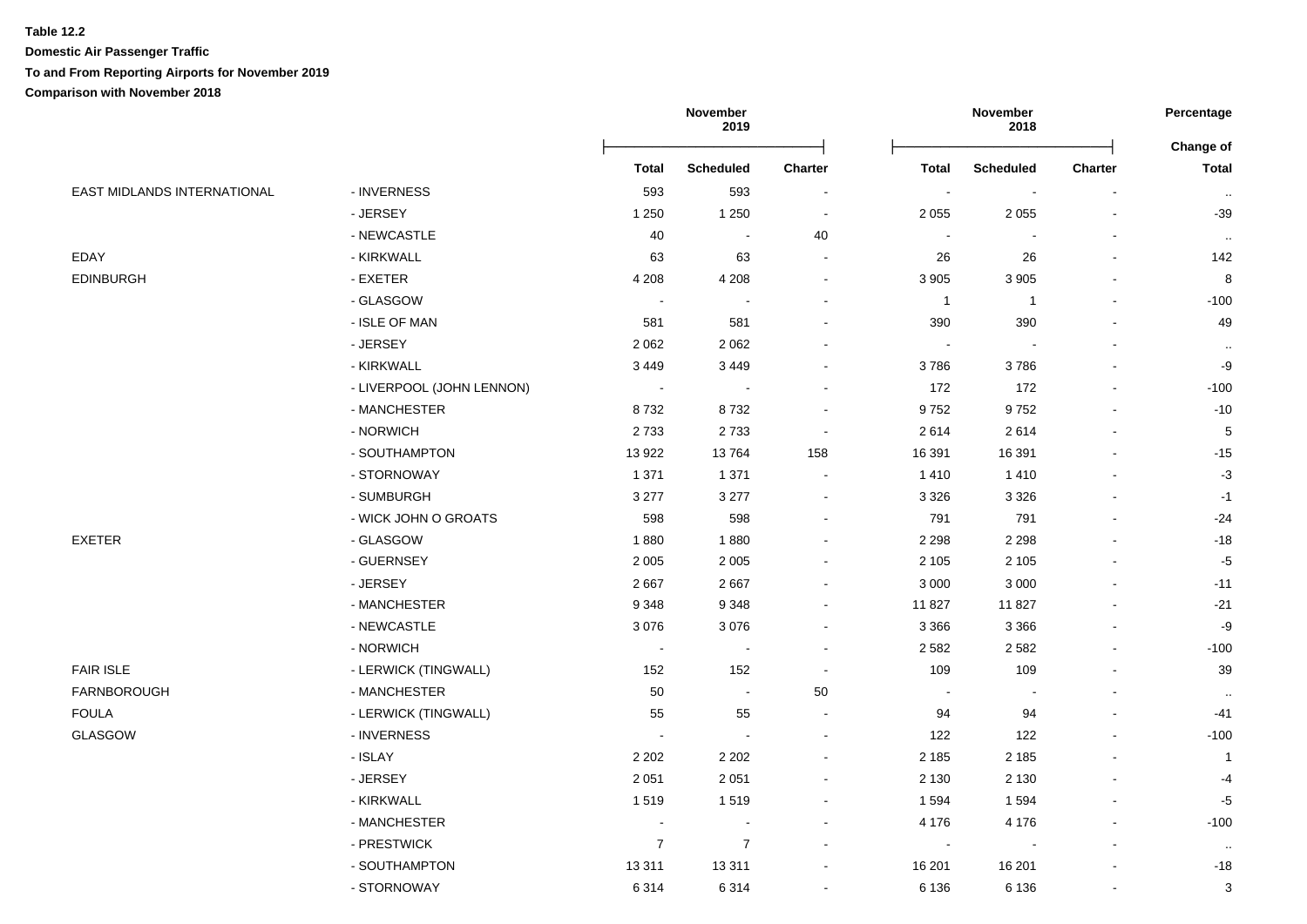# **Table 12.2 Domestic Air Passenger Traffic To and From Reporting Airports for November 2019**

**Comparison with November 2018**

|                            |                           |              | November<br>2019 |                          | November<br>2018         |                  |                          |                           |
|----------------------------|---------------------------|--------------|------------------|--------------------------|--------------------------|------------------|--------------------------|---------------------------|
|                            |                           | <b>Total</b> | <b>Scheduled</b> | <b>Charter</b>           | <b>Total</b>             | <b>Scheduled</b> | <b>Charter</b>           | Change of<br><b>Total</b> |
| <b>GLASGOW</b>             | - SUMBURGH                | 1510         | 1510             |                          | 1929                     | 1929             | $\overline{\phantom{a}}$ | $-22$                     |
|                            | - TIREE                   | 730          | 730              | $\overline{\phantom{a}}$ | 816                      | 816              | $\overline{a}$           | $-11$                     |
| <b>GUERNSEY</b>            | - JERSEY                  | 10 606       | 10 606           |                          | 9777                     | 9643             | 134                      | 8                         |
|                            | - MANCHESTER              | 5 0 4 4      | 5 0 4 4          | $\blacksquare$           | 5 0 7 5                  | 5 0 7 5          |                          | $-1$                      |
|                            | - SOUTHAMPTON             | 13 636       | 13 636           |                          | 10 172                   | 10 172           |                          | 34                        |
| <b>HUMBERSIDE</b>          | - MARHAM(KINGS LYNN)      |              |                  | $\blacksquare$           | 5                        | 5                | $\overline{a}$           | $-100$                    |
|                            | - NEWCASTLE               | 4            | 4                | $\blacksquare$           | J.                       |                  |                          | $\cdot$ .                 |
|                            | - WARTON                  |              |                  | $\blacksquare$           | $\overline{7}$           | $\overline{7}$   | $\blacksquare$           | $-100$                    |
| <b>INVERNESS</b>           | - KIRKWALL                | 1 1 2 6      | 1 1 2 6          | $\blacksquare$           | 1 2 2 0                  | 1 2 2 0          | $\blacksquare$           | -8                        |
|                            | - MANCHESTER              | 3757         | 3757             | $\blacksquare$           | 4 0 7 5                  | 4 0 7 5          | $\blacksquare$           | -8                        |
|                            | - STORNOWAY               | 2600         | 2 600            |                          | 2706                     | 2706             |                          | $-4$                      |
| <b>ISLAY</b>               | - OBAN (NORTH CONNEL)     | 2            | $\overline{2}$   |                          | 9                        | 9                |                          | $-78$                     |
| <b>ISLE OF MAN</b>         | - LIVERPOOL (JOHN LENNON) | 21 923       | 21 923           | $\blacksquare$           | 22 3 5 5                 | 22 3 5 5         |                          | $-2$                      |
|                            | - MANCHESTER              | 13 1 29      | 13 129           | $\blacksquare$           | 14 5 28                  | 14 5 28          |                          | $-10$                     |
| ISLES OF SCILLY (ST.MARYS) | - NEWQUAY                 | 292          | 292              | $\blacksquare$           | 410                      | 410              |                          | $-29$                     |
| <b>JERSEY</b>              | - LIVERPOOL (JOHN LENNON) | 10 552       | 10 552           | $\overline{\phantom{a}}$ | 11 369                   | 11 369           |                          | $-7$                      |
|                            | - MANCHESTER              | 5 2 0 3      | 5 2 0 3          | $\blacksquare$           | 3 2 6 0                  | 3 2 6 0          |                          | 60                        |
|                            | - NEWCASTLE               | 134          | $\sim$           | 134                      | $\sim$                   |                  |                          | $\cdot$                   |
|                            | - SOUTHAMPTON             | 12 3 3 9     | 12 3 39          | $\sim$                   | 13410                    | 13 4 10          |                          | -8                        |
| <b>KIRKWALL</b>            | - NORTH RONALDSAY         | 364          | 364              |                          | 365                      | 365              |                          |                           |
|                            | - PAPA WESTRAY            | 367          | 367              |                          | 427                      | 427              |                          | $-14$                     |
|                            | - SANDAY                  | 278          | 278              |                          | 286                      | 286              |                          | $-3$                      |
|                            | - STRONSAY                | 322          | 322              |                          | 315                      | 315              |                          | $\overline{2}$            |
|                            | - SUMBURGH                | 514          | 514              | $\blacksquare$           | 523                      | 523              |                          | $-2$                      |
|                            | - WESTRAY                 | 303          | 303              |                          | 307                      | 307              |                          | $-1$                      |
| <b>LEEDS BRADFORD</b>      | - MANCHESTER              | 117          | 117              | $\blacksquare$           | $\overline{\phantom{a}}$ |                  |                          | $\cdot$                   |
|                            | - NEWQUAY                 | 800          | 800              | $\blacksquare$           | 1678                     | 1678             | $\blacksquare$           | $-52$                     |
|                            | - SOUTHAMPTON             | 2 3 0 4      | 2 3 0 4          | $\blacksquare$           | 2977                     | 2977             | $\sim$                   | $-23$                     |
| <b>LERWICK (TINGWALL)</b>  | - PAPA STOUR              | 4            | $\overline{4}$   | $\blacksquare$           | $\mathbf{1}$             | $\mathbf{1}$     | $\overline{\phantom{a}}$ | 300                       |
| LIVERPOOL (JOHN LENNON)    | - NORWICH                 | 64           | $\blacksquare$   | 64                       | 71                       | $\blacksquare$   | 71                       | $-10$                     |
|                            | - SOUTHAMPTON             | 78           | $\blacksquare$   | 78                       | $\blacksquare$           | $\overline{a}$   | $\blacksquare$           | $\cdot$                   |
| <b>MANCHESTER</b>          | - NEWCASTLE               | 80           | $\blacksquare$   | 80                       |                          |                  |                          | $\cdot$ .                 |
|                            | - NEWQUAY                 | 4 1 5 4      | 4 1 5 4          | $\blacksquare$           | 5 1 3 8                  | 5 1 3 8          | $\blacksquare$           | $-19$                     |
|                            |                           |              |                  |                          |                          |                  |                          |                           |